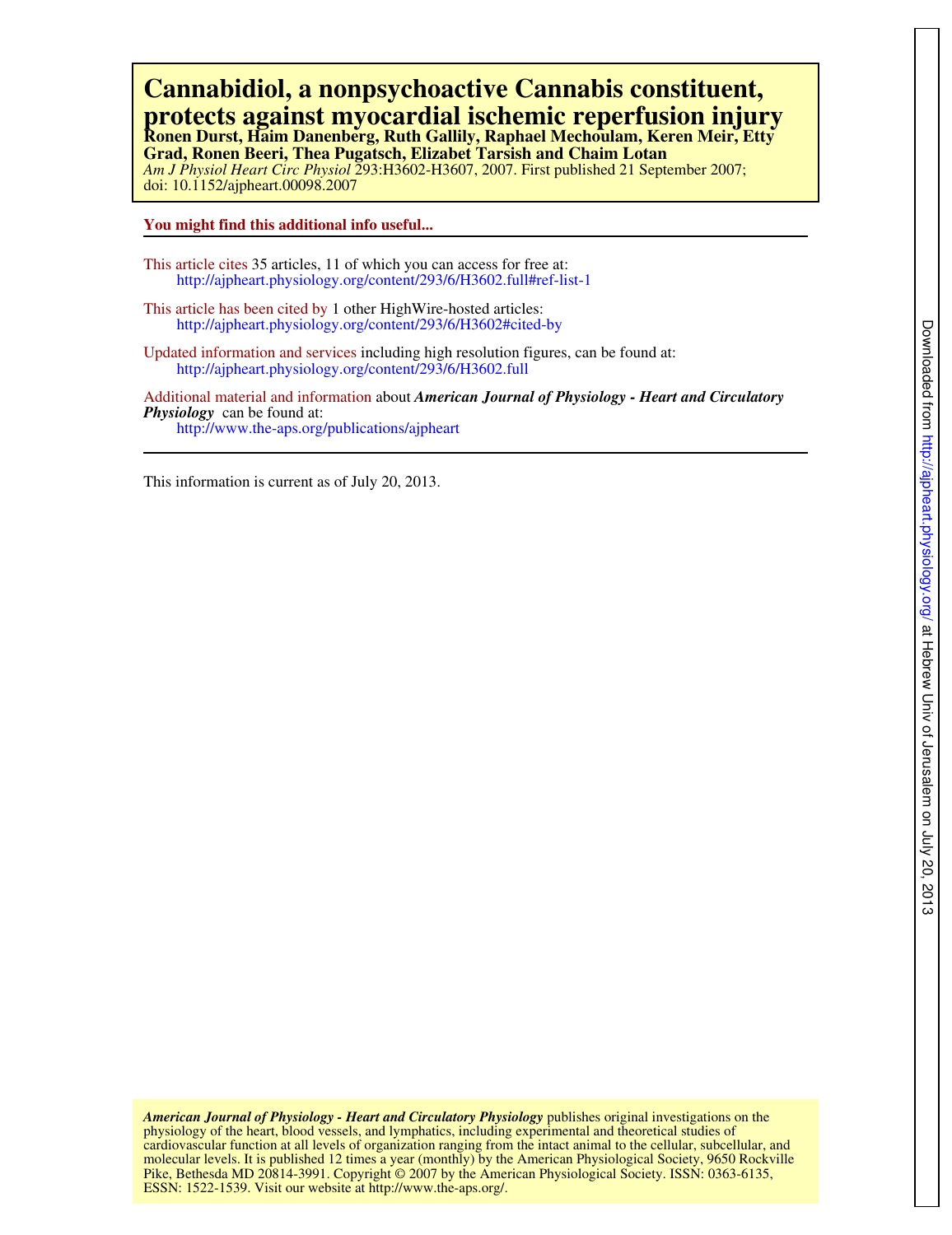# Cannabidiol, a nonpsychoactive *Cannabis* constituent, protects against myocardial ischemic reperfusion injury

### **Ronen Durst,<sup>1</sup> Haim Danenberg,<sup>1</sup> Ruth Gallily,<sup>2</sup> Raphael Mechoulam,<sup>3</sup> Keren Meir,<sup>4</sup> Etty Grad,<sup>1</sup> Ronen Beeri,<sup>1</sup> Thea Pugatsch,<sup>1</sup> Elizabet Tarsish,<sup>1</sup> and Chaim Lotan<sup>1</sup>**

<sup>1</sup>*Cardiology Department and* <sup>4</sup>*Pathology Department, Hadassah Hebrew University Medical Center,* <sup>2</sup>*Lautenberg Center for General and Tumor Immunology, and* <sup>3</sup>*Department of Medicinal Chemistry and Natural Products, Pharmacy School, Hebrew University Medical School, Jerusalem, Israel*

Submitted 24 January 2007; accepted in final form 19 September 2007

Downloaded from http://ajpheart.physiology.org/ at Hebrew Univ of Jerusalem on July 20, at Hebrew Univ of Jerusalem on July 20, 2013 http://ajpheart.physiology.org/ Downloaded from  $.2013$ 

**Durst R, Danenberg H, Gallily R, Mechoulam R, Meir K, Grad E, Beeri R, Pugatsch T, Tarsish E, Lotan C.** Cannabidiol, a nonpsychoactive *Cannabis* constituent, protects against myocardial ischemic reperfusion injury. *Am J Physiol Heart Circ Physiol* 293: H3602–H3607, 2007. First published September 21, 2007; doi:10.1152/ajpheart.00098.2007.—Cannabidiol (CBD) is a major, nonpsychoactive *Cannabis* constituent with anti-inflammatory activity mediated by enhancing adenosine signaling. Inasmuch as adenosine receptors are promising pharmaceutical targets for ischemic heart diseases, we tested the effect of CBD on ischemic rat hearts. For the in vivo studies, the left anterior descending coronary artery was transiently ligated for 30 min, and the rats were treated for 7 days with CBD (5 mg/kg ip) or vehicle. Cardiac function was studied by echocardiography. Infarcts were examined morphometrically and histologically. For ex vivo evaluation, CBD was administered 24 and 1 h before the animals were killed, and hearts were harvested for physiological measurements. In vivo studies showed preservation of shortening fraction in CBD-treated animals: from  $48 \pm 8$  to  $39 \pm 8\%$  and from 44  $\pm$  5 to 32  $\pm$  9% in CBD-treated and control rats, respectively  $(n = 14, P < 0.05)$ . Infarct size was reduced by 66% in CBD-treated animals, despite nearly identical areas at risk (9.6  $\pm$  3.9 and 28.2  $\pm$ 7.0% in CBD and controls, respectively,  $P < 0.001$ ) and granulation tissue proportion as assessed qualitatively. Infarcts in CBD-treated animals were associated with reduced myocardial inflammation and reduced IL-6 levels (254  $\pm$  22 and 2,812  $\pm$  500 pg/ml in CBD and control rats, respectively,  $P \leq 0.01$ ). In isolated hearts, no significant difference in infarct size, left ventricular developed pressures during ischemia and reperfusion, or coronary flow could be detected between CBD-treated and control hearts. Our study shows that CBD induces a substantial in vivo cardioprotective effect from ischemia that is not observed ex vivo. Inasmuch as CBD has previously been administered to humans without causing side effects, it may represent a promising novel treatment for myocardial ischemia.

ischemia-reperfusion; myocardial infarction; cannabinoids; pharmacotherapy

CANNABINOIDS ARE NATURAL and synthetic compounds structurally or pharmacologically related to the constituents of the plant *Cannabis sativa* or to the endogenous agonists (endocannabinoids) of the cannabinoid  $CB_1$  and  $CB_2$  receptors (for recent reviews see Refs. 17, 22, and 24). In a rat model, it was shown that anandamide, an endogenous cannabinoid (8), has a physiological triphasic effect on the cardiovascular system consisting of an initial reduction in heart rate (HR) and blood pressure followed by a brief pressor response and then a prominent reduction of blood pressure and HR (29). It has also been shown that endocannabinoids have a protective effect against myocardial ischemia and can help preserve coronary endothelial function during ischemia (15, 27, 28). These effects are receptor mediated and can be inhibited by specific  $CB<sub>1</sub>$  and  $CB<sub>2</sub>$  receptor blockers (15, 27, 28). In one study, a potent  $CB<sub>1</sub>$ and  $CB<sub>2</sub>$  receptor agonist, HU-210, was shown to substantially reduce the myocardial necrotic zone after left anterior descending coronary artery (LAD) ligation (28); in another trial, HU-210 was shown to significantly reduce the ischemic arrhythmic effect in treated animals. These effects were mediated by the  $CB_2$  receptor (15, 27). Other studies have shown that the cardioprotective effect of heat and ischemic preconditioning is mediated, partly at least, by  $CB_2$  receptors and can be abolished by  $CB_2$  receptor antagonists  $(3, 13)$ . HU-210 was also shown to increase coronary blood flow and to be associated with reduced remodeling in infarcted rat hearts (31, 32). These results indicate a possible role for the endocannabinoid system in stress-induced preconditioning.

Cannabidiol (CBD) is a major cannabinoid constituent of *Cannabis* (18). In contrast to tetrahydrocannabinol, CBD binds very weakly to  $CB_1$  and  $CB_2$  receptors (18, 24). Contrary to most cannabinoids, CBD does not induce psychoactive or cognitive effects. CBD has been shown to have anti-inflammatory properties (6, 16, 33). CBD (together with tetrahydrocannabinol) has been successfully tested in a few preliminary human trials related to autoimmune diseases such as rheumatoid arthritis (2) and multiple sclerosis (4, 26, 38) and is well tolerated by humans (7, 18, 24).

The mechanisms of action of CBD remain obscure. It has a mild effect on vanilloid  $VR_1$  receptors (1, 25). Recently, it was proposed that the anti-inflammatory effects of CBD might be mediated by enhancement of adenosine signaling through inhibition of its uptake (5). This effect apparently involves the adenosine  $A_{2A}$  receptor (5).

In view of the known cardioprotective effect of cannabinoids, the reduction in infarct size induced by adenosine receptor activation (34), the enhanced  $A_{2A}$  receptor signaling by CBD (5), the anti-inflammatory effect of CBD, which might prevent immune-related myocardial injury (14), and its lack of psychotropic or cognitive effects (24), we studied the possible cardioprotective effect of CBD on ischemic rat hearts. We also tested whether any protective effect is exerted directly on the myocardium or via mediators of immune mechanisms.

Address for reprint requests and other correspondence: R. Durst, Cardiac Echo Lab, Massachusetts General Hospital, Blake 2, Rm. 255, 55 Fruit St., Boston, MA 02114 (e-mail: rdurst@partners.org).

The costs of publication of this article were defrayed in part by the payment of page charges. The article must therefore be hereby marked "*advertisement*" in accordance with 18 U.S.C. Section 1734 solely to indicate this fact.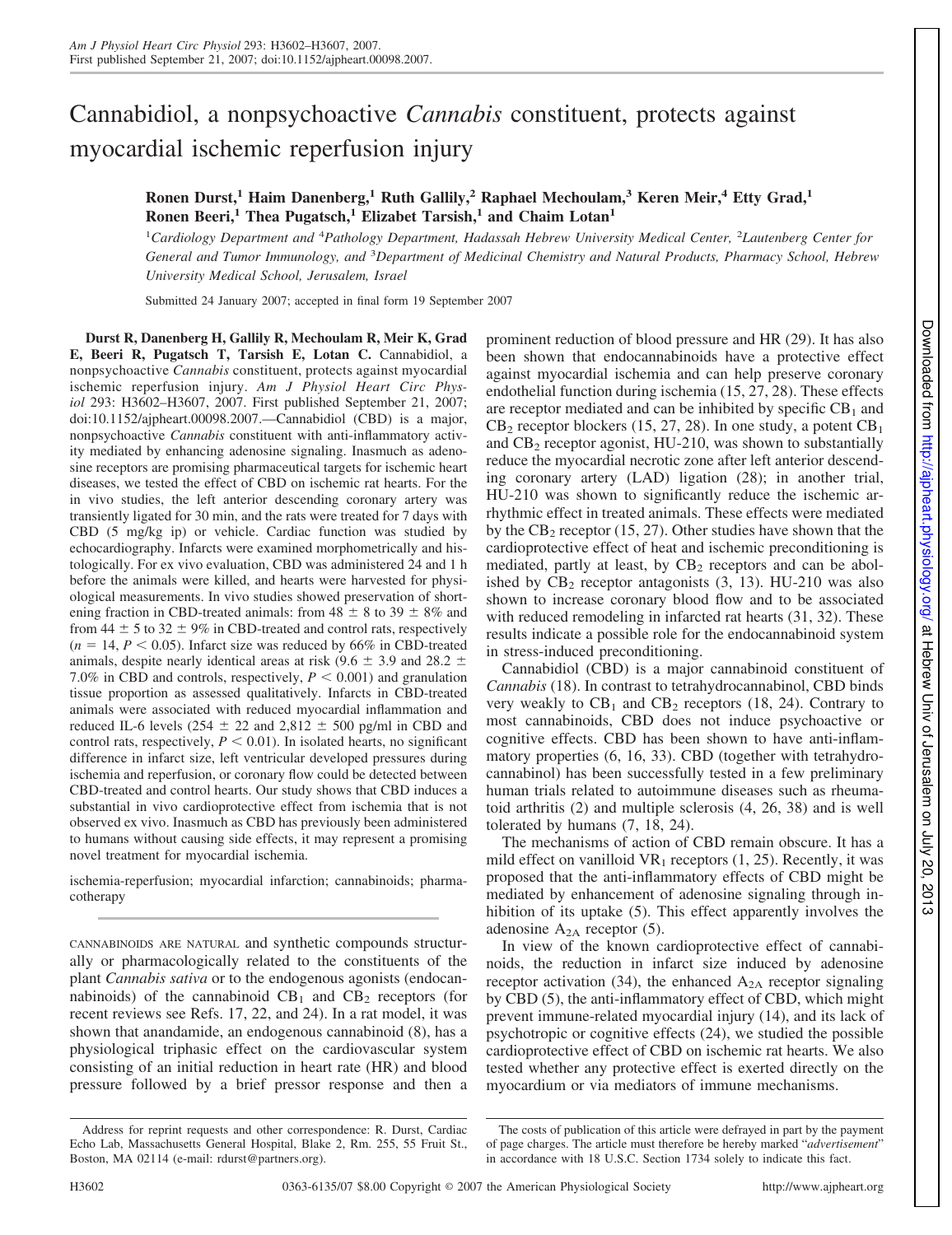|               | $CBD (n = 14)$    |                   | Control $(n = 14)$ |                   | P Value     |             |             |                     |  |  |
|---------------|-------------------|-------------------|--------------------|-------------------|-------------|-------------|-------------|---------------------|--|--|
|               | Day $\theta$ (a)  | Day $7(b)$        | Day $\theta(c)$    | Day $7(d)$        | a vs. $b^*$ | c vs. $d^*$ | $a$ vs. $c$ | $b$ vs. $d\uparrow$ |  |  |
| Body wt, g    | $326.79 \pm 3.36$ | $314.57 \pm 8.67$ | $326.07 \pm 4.32$  | $319.71 \pm 8.14$ | < 0.01      | 0.015       | 0.63        | 0.11                |  |  |
| HR, beats/min | $308 \pm 27$      | $304 \pm 22$      | $314 \pm 25$       | $310\pm 29$       | 0.5         | 0.45        | 0.54        | 0.39                |  |  |
| LVEDD, cm     | $0.70 \pm 0.06$   | $0.72 \pm 0.05$   | $0.67 \pm 0.10$    | $0.72 \pm 0.05$   | 0.14        | 0.07        | 0.32        | 0.91                |  |  |
| LVESD, cm     | $0.36 \pm 0.08$   | $0.43 \pm 0.07$   | $0.37 \pm 0.07$    | $0.49 \pm 0.06$   | < 0.01      | < 0.01      | 0.76        | 0.041               |  |  |
| SF, $%$       | $48 + 8$          | $39 \pm 8$        | $43 \pm 5$         | $32 + 9$          | 0.02        | < 0.01      | 0.26        | 0.03                |  |  |

Table 1. *Baseline and 7-day parameters of CBD and control animals*

Values are means  $\pm$  SE. CBD, cannabidiol; HR, heart rate; LVEDD, left ventricular (LV) end-diastolic diameter; LVESD, LV end-systolic diameter; SF, shortening fraction. \*Paired analysis. †For *t*-test, percent change from baseline was used as the variable.

#### **METHODS**

*Animals.* Male Sprague-Dawley rats (275–300 g body wt) were used: 7 animals were used in the CBD-treated and vehicle-injected arms of the Langendorff isolated rat heart model, and 14 animals were used in the CBD-treated and vehicle-injected arms of the whole animal study. The Institutional Animal Study Review Board approved the study.

*CBD.* CBD was extracted from *Cannabis* resin (hashish) and purified as previously described (9). The crystalline CBD (66–67°C melting point) presented a single peak on gas chromatography analysis and is  $\geq$ 99% pure (9). CBD was dissolved in absolute ethanol, with an equal volume of a detergent (Cremophor), and the solution was mixed until homogeneous. Saline was added to a final ratio of 1:1:18 ethanol-detergent-saline. The final concentration of 5 mg·kg body  $wt^{-1}$ ·day<sup>-1</sup> was injected intraperitoneally.

*In vivo LAD ligation procedure.* Rats were anesthetized with 10% ketamine-2% xylazine (0.85:0.15, 0.1 ml/kg im), intubated, and ventilated with a small animal respirator (Harvard). The heart was exposed via left sternotomy, and the LAD was reversibly occluded for 30 min with a snare fashioned from an encircling silk ligature and a section of 5-Fr feeding tube. Coronary occlusion and reperfusion were verified by visual inspection. After reperfusion, the released ligature was left in situ. The chest was closed in layers with uninterrupted sutures. Rats were extubated, lost body fluids were replaced by subcutaneous administration of 30–50 ml of saline, and the animals were treated with rymadil (5 mg/kg ip) analgesia for 3 days. The animals were randomized to receive intraperitoneal injections of 5 mg/kg CBD or solvent vehicle as control 1 h before the procedure and every 24 h thereafter for 7 days until they were killed. The drug and vehicle solutions were prepared in separate laboratories to ensure that the staff (e.g., echocardiography and pathology) was blinded to the treatment arm. After 7 days, animals were reanesthetized and ventilated as described above. The LAD was permanently reoccluded, and the heart was harvested for further analysis.

*Ex vivo isolated Langendorff rat heart LAD ligation.* To assess the direct CBD effect on the heart, we used the isolated Langendorff rat heart model (19). Animals were intraperitoneally injected with 5 mg/kg CBD or solvent 24 and 1 h before heart removal. At 30 min before heart removal, unfractionated heparin (750 IU, 0.15 ml ip) was injected into the rat. Animals were anesthetized with 0.6–0.8 ml of 20% pentobarbital sodium by intraperitoneal injection. After it was removed, the heart was placed in cold (4°C) saline-heparin solution (100 ml of saline and 750 IU of heparin). The aorta was cannulated, and the heart was perfused with modified Krebs-Henseleit solution under a constant pressure of 90 mmHg. A water-filled latex balloon was inserted into the left ventricular (LV) cavity via the left atrium, coupled to a pressure transducer, to record LV developed pressures  $(LVDP)$ . A 50- $\mu$ l Hamilton syringe was used to adjust LV enddiastolic pressure (LVEDP) to 5–10 mmHg. Coronary flow (CF) was measured throughout the procedure by collection of the effluent. HR was set to 300 beats/min by an external pacemaker attached to the left auricle to adjust for possible differences in HR between the treatment groups. LVDP was continuously recorded on a polygraph. After 30 min of stabilization, a 4-0 silk suture was placed under the LAD below an imaginary interauricular line and then threaded through a buttonlike snare. This allows ligation for a prolonged period without harm to the heart. The LAD was occluded for 45 min; then the snare was released, and reperfusion through the LAD was allowed for 45 min. After 45 min of reperfusion, the LAD was reoccluded and the percent infarct size of the area at risk was determined (see below).

*Echocardiography.* Echocardiographic imaging was performed using a GE Vivid3 platform equipped with a 13-MHz linear epiaortic transducer (General Electric, Haifa, Israel). The probe was positioned in a left parasternal position, and two-dimensional imaging of the heart in the short axis was performed using a high frame rate. This



Fig. 1. *A*: percent area at risk of the left ventricle (LV) and percent infarct size of the area at risk in cannabidiol (CBD)-treated and control animals. Infarct size was measured as percentage of area at risk by planimetry using triphenyltetrazolium chloride (TTC) staining. Animals were treated with CBD (5 mg/kg) 1 h before and 7 days after ligation of the left anterior descending coronary artery or were untreated.  $P < 0.01$ , CBD vs. control (by unpaired 2-tailed *t*-test). *B* and *C*: TTC staining in a CBD and a control animal, respectively. Area at risk is stained red and infarct is white.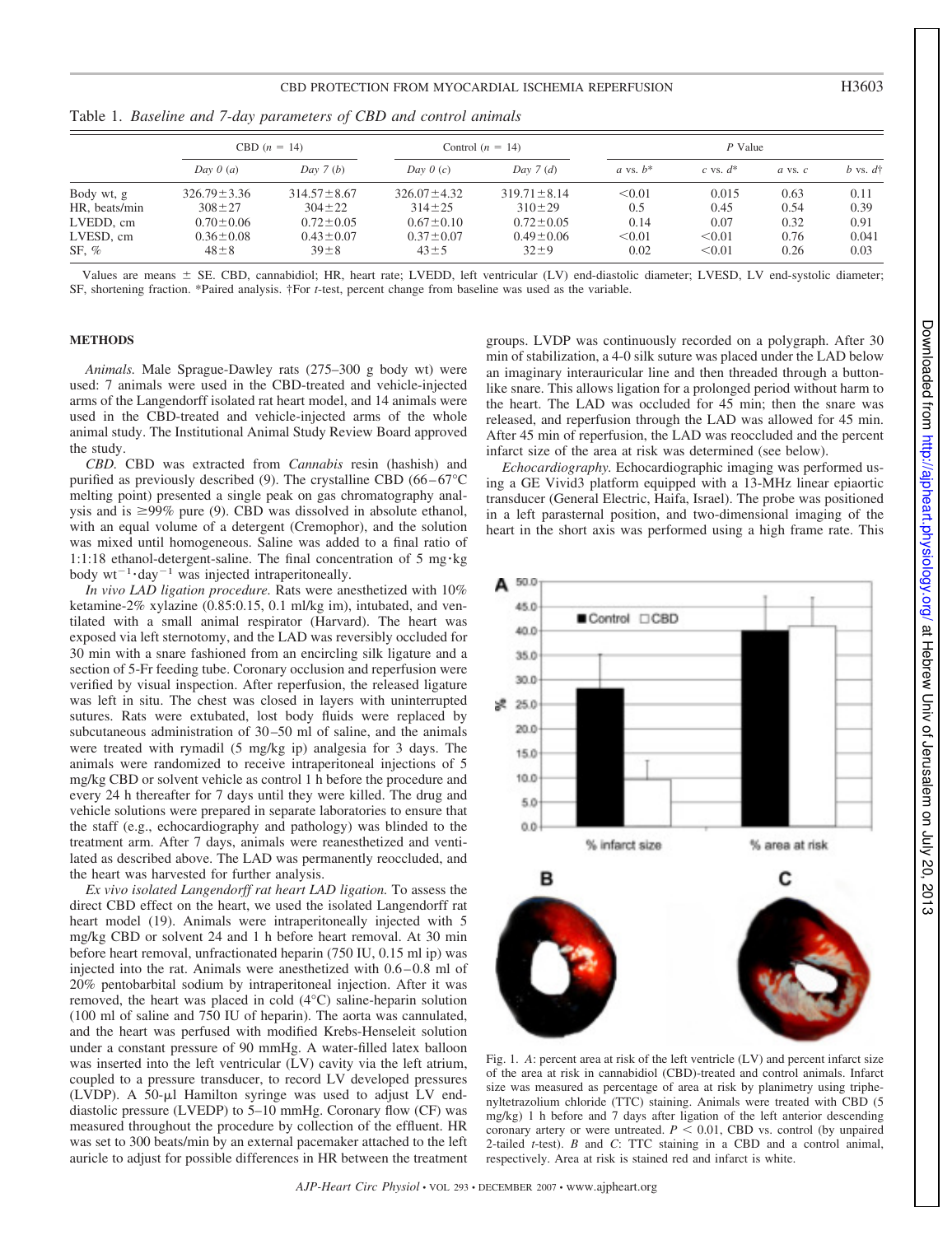

Fig. 2. Correlation between infarct size and ejection fraction (EF).  $\triangle$ , CBD;  $\Omega$ , control.  $R^2 = 0.45$  ( $P < 0.05$ ),  $\beta = -0.9$ . Dashed line represents estimated linear correlation.

image was used to guide an M-mode cursor down the medial axis of the LV. Measurements were performed in triplicate using the leading edge convention for myocardial borders. The images were acquired with HR at 250–350 beats/min.

The following parameters were measured: LV end-diastolic diameter (LVEDD), LV end-systolic diameter (LVESD). Shortening fraction (SF) was calculated using these variables.

*Infarct size measurements and histopathology.* Measurements were performed as previously described (20, 21, 37). Briefly, 0.5–1 ml of 1% Evans blue solution in saline was slowly infused retrogradely through the aorta into the coronary arteries to mark the area at risk (not stained). The heart was then frozen  $(-20^{\circ}C)$  for 1 h in aluminum foil and cut into 2-mm-thick transverse sections from the occlusion area (LAD) to the apex (usually 4–6 slices). The slices were stained by incubation at 37°C for 15 min in 1% (wt/vol) triphenyltetrazolium chloride (TTC) in phosphate buffer (pH 7.4) and fixed in 10% (vol/vol) formaldehyde solution. The stained slices were photographed, and the area of LV at risk and the area of infarcted tissue in the risk zone were determined by planimetry using Adobe Photoshop software. Subsequently, tissue slices were fixed in 5% ammonium hydrochloride, embedded in paraffin, cut into 5-um sections, and stained with hematoxylin and eosin and Masson's trichrome. The extent of the inflammatory response was graded on a scale of 1–3 by an experienced pathologist who was blinded to the treatment groups.

Serum TNF- $\alpha$ , IL-6, and C-reactive protein measurements. Rats were bled 7 days after coronary ligation. Sera were separated and frozen. Concentration of TNF- $\alpha$ , Il-6, and C-reactive protein (CRP) in the sera was measured by commercial ELISA kit according to the manufacturer's protocols.

ELISA reagents for TNF- $\alpha$  were purchased from Biosource (Camarillo, CA), for IL-6 from AbD Serotec (Kidlington, UK) and Prospect (Rehovot, Israel), and for CRP from Immunology Consultants Laboratory (Newberg, OR).

*Statistical analysis.* Unpaired Student's *t*-test was used to compare baseline data between groups. Within-group outcomes were compared with baseline using paired *t*-test analysis. Between-group outcome



Fig. 3. Histological analysis of CBD-treated and control rats. *A*: marked mononuclear infiltration (arrows) and early collagen fiber deposition in a typical control animal. Magnification ×40, hematoxylin and eosin. *B*: almost total lack of inflammation in an animal treated with CBD. Note occasional mononuclear cells (arrows) in viable myocardial interstitium and marked edema (arrowhead). Magnification 40, hematoxylin and eosin. *C*: early collagen deposition in infarcted area in a control animal. Magnification ×40, Masson's trichrome. *D*: early collagen deposition in infarcted area in a CBD-treated animal. Staining was similar in CBD and control groups. Magnification  $\times$ 40, Masson's trichrome. *E*: replacement of necrotic tissue by early fibrovascular granulation tissue in a control heart; findings were identical in CBD-treated hearts (data not shown). Magnification  $\times$ 20, Masson's trichrome.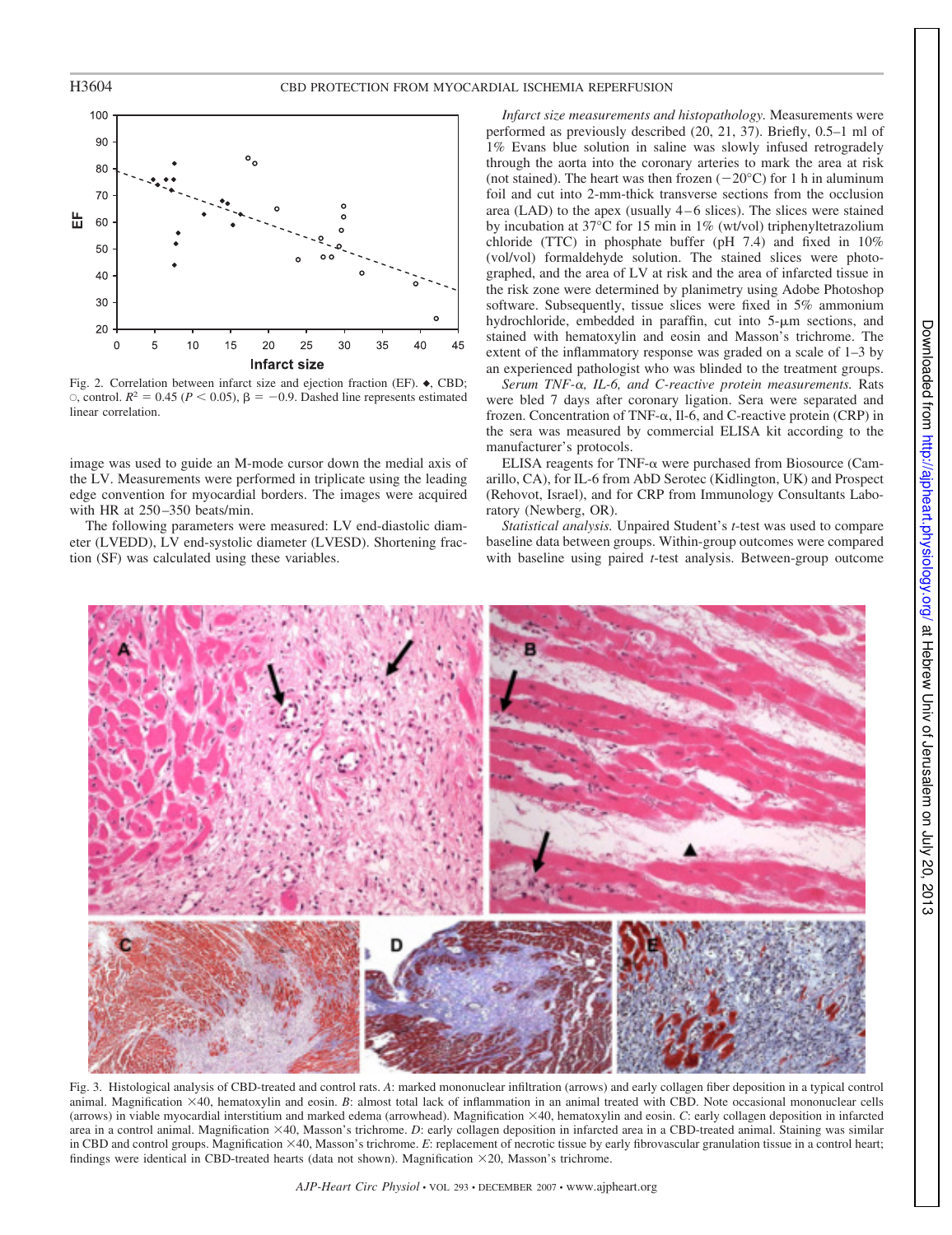analysis was performed using percent change from baseline and unpaired *t*-test. Linear correlation was used to compare infarct size and ejection fraction (EF).

#### **RESULTS**

Fourteen CBD- or vehicle-treated animals completed the experimental design. Four control animals and three CBDtreated animals died before *day 7*. Weight, LVEDD, LVESD, and SF of the animals that survived to *day 7* are presented in Table 1.

All animals showed significant weight loss 7 days after the procedure: from 326.8  $\pm$  3.4 g at baseline to 314.6  $\pm$  8.7 g (CBD) and from 326.1  $\pm$  4.3 g at baseline to 319.7  $\pm$  8.1 g (controls;  $P \leq 0.05$ ). As expected, a significant reduction in SF was observed in all animals after LAD ligation: from  $48 \pm 8\%$ at baseline to 39  $\pm$  8% (CBD) and from 44  $\pm$  6% at baseline to  $32 \pm 9\%$  (controls;  $P \le 0.05$ ). The LV area at risk and infarct size as a percentage of area at risk are presented in Fig. 1. The area at risk was similar in CBD and control animals. However, the mean infarct size was significantly and remarkably reduced in CBD-treated animals  $(9.6 \pm 3.9\% \text{ vs.})$  $28.2 \pm 7.0\%$  in CBD and control arms, respectively,  $P \leq$ 0.001). Thus a relative reduction of 66% in the infarcted zone was observed in the CBD-treated animals. The ejection fraction on *day* 7 negatively correlated with infarct size  $(R^2 = 0.45,$  $\beta = -0.9$ ; Fig. 2). To further determine whether the reduction in infarct size is related to an improved remodeling process, LV function of animals with the largest infarct in the CBD group was compared with that of animals at the lower end of infarct size range in the control groups. In these animals, the area of the infarct ranged from 16 to 20% in both groups. There was no difference in LVEDD on *day* 7 (7.4  $\pm$  0.8 vs. 7  $\pm$  0.6 mm respectively) or in SF (33% vs. 37% respectively) between CBD-treated animals and controls. Although this comparison is not statistically powerful, it might suggest that the CBD effect is mainly due to the reduction in infarct size, rather than major changes in myocardial contractility or remodeling processes.

Hearts from each group were stained with hematoxylin and eosin and Masson's trichrome (Fig. 3). The inflammatory infiltrate was graded on a scale of 1–3 by an expert pathologist on the basis of the number of leukocytes infiltrating the border of the infarcted zone. The inflammatory response in the control animals was graded  $2-3$  compared with  $1+$  or 0 in the CBD-treated animals (Fig. 3, *A* and *B*), indicating elimination of the inflammatory process in the treated animals. However,

Table 2. *Infarct size and LVDP as percentage of baseline during ischemia and after reperfusion in CBD and control animals in an isolated heart preparation*

|                                  | CBD $(n = 7)$  | Vehicle $(n = 7)$ |
|----------------------------------|----------------|-------------------|
| Infarct size, %                  | $11.9 \pm 9.5$ | $13.2 \pm 8.1$    |
| LVDP, $%$                        |                |                   |
| <i>Ischemia</i>                  | $49 \pm 13$    | $48 \pm 12$       |
| Reperfusion                      | $61 \pm 3$     | $62 + 4$          |
| Coronary flow during ischemia, % | $56 \pm 18$    | $52 + 9$          |

Values are means  $\pm$  SE. Infarct size was measured as percentage of area at risk and LV developed pressure (LVDP) as percentage of baseline. None of the results reached statistical significance.

Table 3. *TNF-* $\alpha$ *, IL-6, and CRP in sera of CBD and control aniimals*

|            | TNF- $\alpha$ , pg/ml | IL-6, $pg/ml$  | CRP, ng/ml   |
|------------|-----------------------|----------------|--------------|
| <b>CBD</b> | $10 \pm 1.3$          | $254 \pm 22$   | $46 \pm 4.5$ |
| Control    | $13 \pm 1.6$          | $2812 \pm 500$ | $53 \pm 3.4$ |
| $P$ value  | <b>NS</b>             | < 0.05         | <b>NS</b>    |

Values are means  $\pm$  SE of 8 rats. CRP, C-reactive protein. IL-6 was significantly reduced in CBD animals, indicating a significant anti-inflammatory effect of CBD. NS, not significant.

granulation tissue formation with early collagen deposition was similar in the treated and control animals (Fig. 3, *D* and *E*).

To understand whether the CBD cardioprotective effect is due to a direct effect on the myocardium or, rather, is mediated via secondary mechanisms, in vitro isolated heart studies were performed. Infarct size, area at risk, LVDP, and coronary flow (CF) after coronary ligation, presented as percentage of the baseline values after stabilization, are shown in Table 2. No differences in any of the parameters were observed between CBD-treated and control animals.

In view of the lack of CBD effect on isolated heart, IL-6, CRP, and TNF- $\alpha$  were measured on *day* 7 (Table 3). IL-6 was significantly lower in the sera of CBD-treated than control



Fig. 4. *A*: CBD-treated animal with preserved LV function and preserved motion of the anterior wall (horizontal arrow) and a corresponding shortening fraction (SF) of 45%. *B*: M-mode echocardiography of a sham-treated rat with reduced SF and reduced motion of the anterior wall (horizontal arrow) and a corresponding SF of 31%. Double-headed arrows: LV end-diastolic diameter ( $a$ ) and LV end-systolic diameter  $(b)$ . IVS<sub>d</sub>, interventricular septum thickness at diastole; LVID<sub>s</sub> and LVID<sub>d</sub>, LV internal diameter at systole and diastole, respectively; LVPW<sub>d</sub>, LV posterior wall thickness at diastole.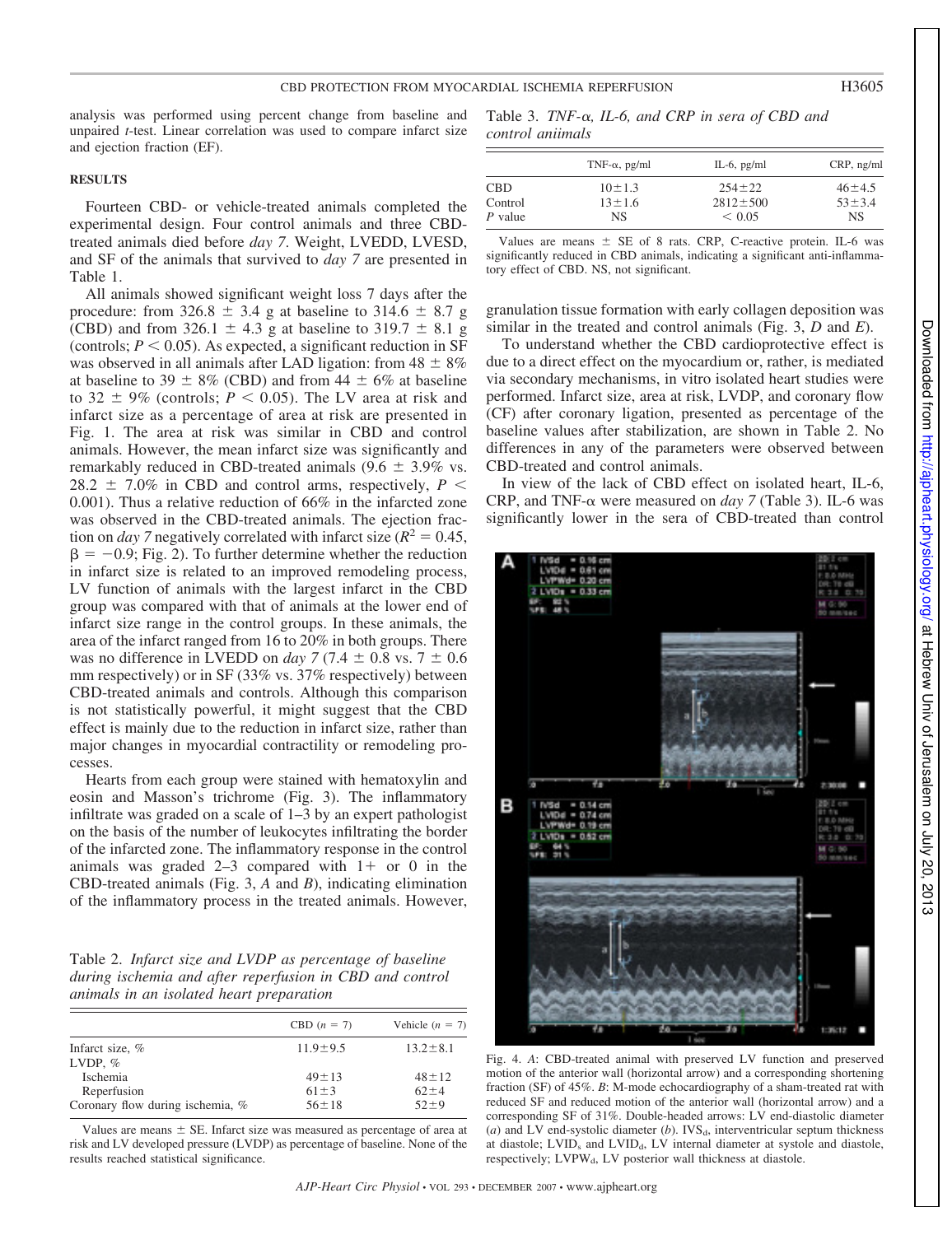animals (254  $\pm$  22 vs. 2,812  $\pm$  500 pg/ml, *P* < 0.001). CRP and TNF- $\alpha$  did not differ significantly between the two groups on *day 7*.

#### **DISCUSSION**

Our study demonstrates that CBD has a significant in vivo cardioprotective effect against myocardial ischemia induced by LAD ligation, with reduction of infarct size measured as percentage of the area at risk by TTC staining. This was accompanied by a significant reduction in the decrease in LV function, which is observed after coronary occlusion, measured by echocardiography (Fig. 4). The EF after 7 days correlated pretty well with infarct size, indicating that the preservation of EF in treated animals is mainly due to reduced infarct size. This fact is further supported by comparing animals with similar infarct sizes from both groups.

The reduction of the infarct size was associated with a qualitative reduction in inflammatory infiltration of the ischemic and necrotic myocardial zones. CBD did not affect early collagen formation as detected by Masson's trichrome staining. These findings were associated with a significant reduction in serum IL-6 levels. We did not detect a significant effect of CBD on infarct size, cardiac contractility, and coronary blood flow in the in vitro isolated rat heart model. Because CBD has known anti-inflammatory effects (5, 6), it is plausible that the in vivo cardioprotective effect of CBD may be mediated by a systemic immunomodulatory effect, such as the reduction in IL-6 levels. A similar concept was recently proposed as the mechanism of action of a newly synthesized molecule, 1,6 bis(phosphocholine)-hexane, which binds to CRP and prevents its interaction with various inflammatory ligands. Complement activation was also noted (23). Infarct size is reduced from 24% in CRP-treated rats 5 days after LAD ligation to 17% by 1,6-bis(phosphocholine)-hexane (23). CRP is assumed to play a role in the innate immunity and immune activation in damaged myocardium (14). Thus anti-inflammatory agents such as CBD and 1,6-bis(phosphocholine)-hexane might have a role in preventing immune-related myocardial injury. It should be stressed that the in vivo and in vitro models were not fully comparable. The CBD treatment duration and the reperfusion period were shorter in the isolated heart model. Also, the ischemic period was longer. These experimental differences may explain the difference in infarct size between the in vivo and ex vivo experiments. However, the CBD effect in vivo was very robust, whereas it was essentially nonexistent in the ex vivo experiment (Table 2), indicating that CBD did not have an equivalent effect in vivo and ex vivo.

Previous studies have shown that cannabinoids, which act on cannabinoid receptors, reduce infarct size and protect the heart from ischemia-related arrhythmia (15, 27, 28). Also endogenous cannabinoids were found to be involved in preconditioning induced by heat and ischemia. Furthermore, such cannabinoids have vasodilatory effects and can improve endothelial function (3, 13). In all these studies, however, the effects of these cannabinoids, either endogenous or synthetic, were shown to be mediated by activation of the  $CB<sub>1</sub>$  or  $CB<sub>2</sub>$  receptor. Inasmuch as CBD does not act via the known cannabinoid receptors and does not have direct hemodynamic effects, its mechanism of action presumably differs from that of the cannabinoid receptor agonists. Evidence of transactivation of adenosine receptors by CBD was recently published (5). This effect was associated with the anti-inflammatory properties of CBD.

Adenosine receptors seem to play a role in protecting the heart (34). Adenosine  $A_1$  and  $A_3$  receptors have been most intensively studied, and the  $A_{2A}$  receptor may also play a role. The A3 receptor seems to have multiple beneficial effects on ischemia-reperfusion injury, including modulation of necrotic and apoptotic cell death and enhancement of contractile function  $(11)$ . A<sub>1</sub> receptor overexpression increases myocardial resistance to ischemia (12). The  $A_{2A}$  receptor may also play a role in protection from ischemia (34–36). In view of the recently proposed mechanism of action of CBD associating it with enhancement of adenosine signaling  $(5)$ , one might speculate that the effect on the myocardium may be mediated via adenosine receptor effects.

In the past, corticosteroids were studied as a potential therapy for myocardial infarction because of their anti-inflammatory effect (10). However, this therapy has ultimately turned out to be harmful, inasmuch as corticosteroids delay and interfere with myocardial scar formation. This leads to thinner scars and increases susceptibility to rupture (30). In our experiments, we observed the treated animals for 7 days only. Thus it is possible that the beneficial effect observed after 7 days may become harmful over a longer time period. It might cause a delay in scar healing and also might reduce scar strength, leading to unfavorable LV remodeling in a manner similar to that of corticosteroids. Therefore, in CBD-treated animals, a longer period of follow-up is warranted to assess the long-term recovery and safety. However, we did not find any difference between the treated and control animals in relation to myofibroblast activity. This might suggest that CBD did not adversely affect the scarring process.

In our trial, we have shown that CBD induces a reduction in infarct size that is correlated with EF, is caused by reduced myocardial inflammation, and is not associated with favorable remodeling processes. We therefore assume that the reduced inflammatory response is mediated by an attenuated immunologic response. This is in agreement with other trials that have shown beneficial effects of CBD in a number of inflammatory diseases (2, 4, 6, 26, 33). However, we have yet to establish the precise inflammatory mechanism affected by CBD.

In conclusion, we have shown that CBD causes reduced infarct size in an in vivo rat model of ischemia and reperfusion. Furthermore, it seems that this effect is not direct and may be mediated by a reduced inflammatory response. Thus CBD may be a promising novel treatment for myocardial ischemia.

#### **ACKNOWLEDGMENTS**

We thank Dr. Eli Pikarsky (Pathology Department, Hadassah Hebrew University Medical Center) and Dr. Marielle Scherrer-Crosbie (Massachusetts General Hospital Echo Lab) for advice and Dr. Oren Shibolet (Gastroenterology Department, Hadassah Hebrew University Medical Center) for technical assistance.

#### **REFERENCES**

- 1. **Bisogno T, Hanus L, De Petrocellis L, Tchilibon S, Ponde DE, Brandi I, Moriello AS, Davis JB, Mechoulam R, Di Marzo V.** Molecular targets for cannabidiol and its synthetic analogues: effect on vanilloid VR1 receptors and on the cellular uptake and enzymatic hydrolysis of anandamide. *Br J Pharmacol* 134: 845–852, 2001.
- 2. **Blake DR, Robson P, Ho M, Jubb RW, McCabe CS.** Preliminary assessment of the efficacy, tolerability and safety of a cannabis-based